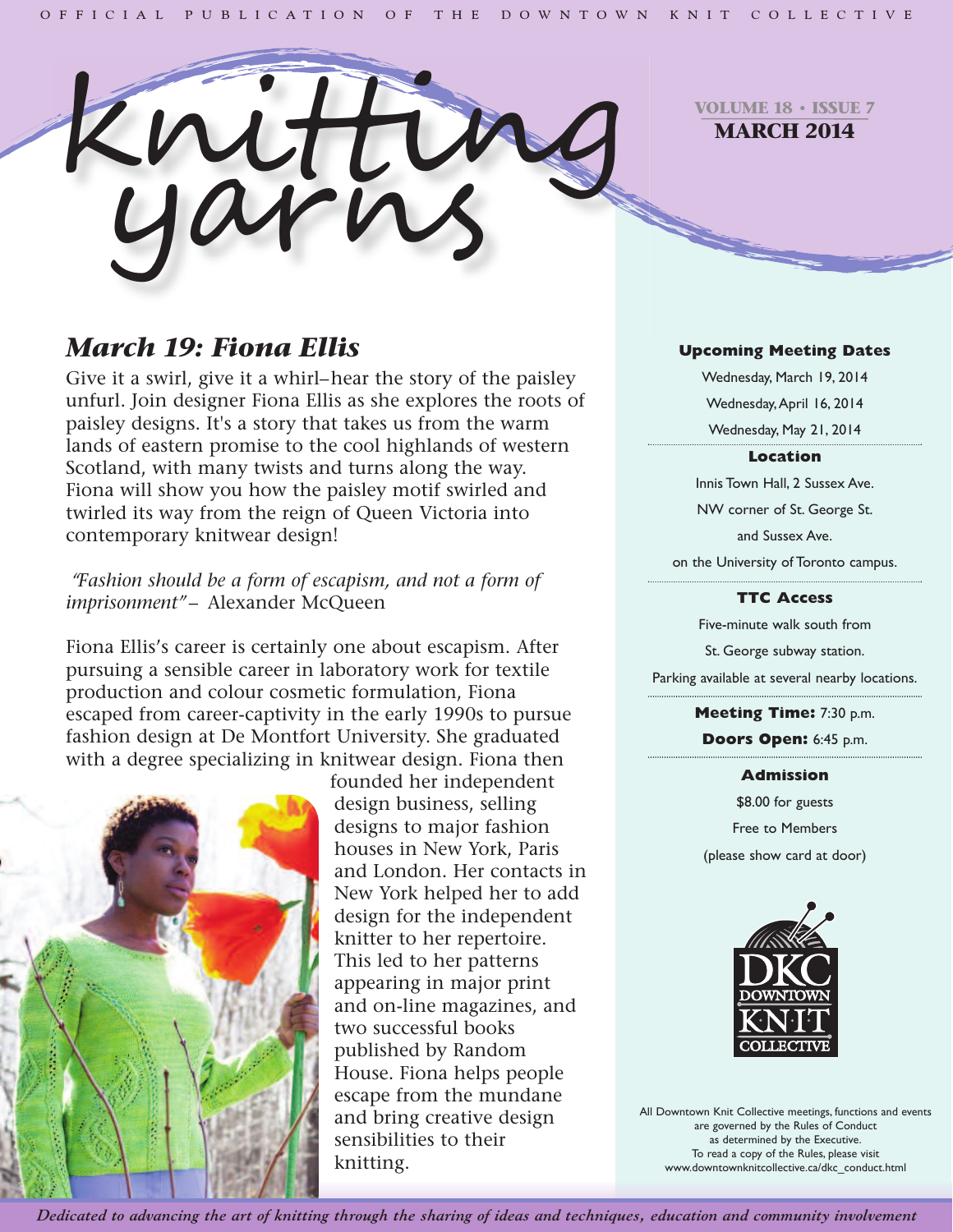# **Highlights of the February Meeting** *by Heather Brady*

Guild members braved the ice and snow to attend our annual Skills Exchange Mini Workshops.

#### **Announcements**

Catherine Osborne gave a brief talk about the guild's potential name change. She assured members it's not just for kicks, it's for legal reasons. The term "collective"puts members at greater legal risk. *(full details on back page).*

#### **Raffle**

A Knit Happy project bag was won by Monica Hepner. A skein of Polwarth Silk by Indigodragonfly was won by Terry Sulymko. A skein of fingering weight bamboo from Dye-Version was won by Kim Hume.

#### **Show & Tell**

Denise Powell showed a Nautical Fair Isle sweater in Cascade 220. She made Dorset Wheel buttons to ensure an exact match. She also showed a funky stash-busting version of her Chocolate Mint afghan.

Judith Somersett showed some Fleece Artist mittens.

Marilyn Brady showed a baby cardigan with cherry-red yarn from Dirty Water Dyeworks.

Yun Kang showed a Tulip Sweater and a striped scarf using two colours of Noro Silk Garden. Yun and Kim Hume then showed the two different results they achieved making the same Americo Linen Bias Scarf. Yun followed the directions correctly, while Kim did not. Both scarves turned out well, but very different!

Kellie Huffman showed a bright

yellow Smashing Walnuts skirt of her own design, modelled by her daughter Bronwyn (read Bronwyn's story in the September 2013 issue). The skirt is part of her Knitting for Gold cancer awareness campaign– knittingforgold.org.

#### **Mini Workshops**

The formal part of the meeting ended as guild members hurried to the different workshop tables. After attending four different sessions, everyone left the meeting feeling even more skilled than before.

Thanks to our workshop teachers:

- Marilyn Brady: I-cord edging
- Mary Pat McDonald: Braided yarn join
- Patrick Madden: Crochet cast-on
- Suzie Larouche: Stretchy cast-on
- Catherine Osborne: Finishing with a crochet hook

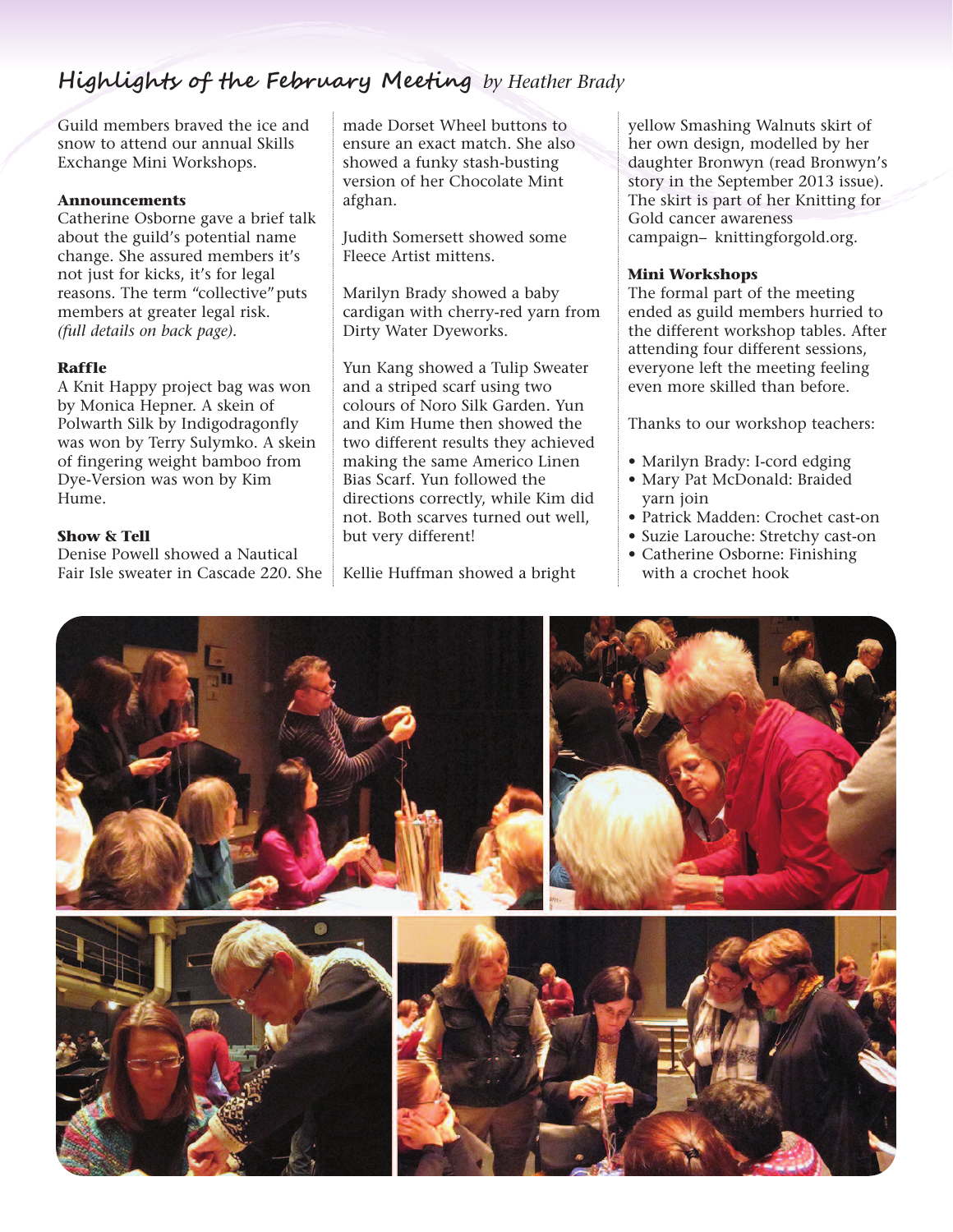# **TORONTO KNITTER'S**

April 26-27, 2014 Toronto, Ontario, Canada The fibre event of the year!

#### Countdown to the Frolic: Workshops, Workshops, Workshops!

The Knitter's Frolic is now just under two months away. Have you booked a workshop yet? Below are workshops from some of our very talented local instructors.



#### Introducing: Kate Atherley

Kate regularly teaches across North America at both yarn shops and events such as Vogue Knitting Live and

Interweave KnitLab. Kate is author of "Beyond Knit & Purl".

## ▸ Pattern Writing Skills

Whether you want to self-publish or submit to a publication, this workshop will demonstrate how to write up a clear and easy-to-follow pattern for both garments and accessories. Tips for creating easy to use charts will be included. Lastly, Kate will share the three key tricks to make sure both knitters and editors love you!

#### **Kitchener Confidence/Painless** Grafting

Kitchener Stitch (Grafting) is feared by many knitters. This workshop will build confidence and skills through practice, sharing tips for remembering the steps, and for fixing errors. Its use with stockinette stitch, garter stitch, and ribbing will be covered.

#### u DPNs, Magic Loop & Two Circulars: Options for Working in the Round

There are three ways to knit in the round: on double-pointed needles, on magic loop, and with two circular needles. This class will demonstrate the three techniques, and show you how to easily convert project patterns from one style to another.

#### Introduction to Fair Isle: Design Your Own Fingerless Mittens

This class will cover the skills necessary to be a confident Fair Isle knitter. A history of Fair Isle knitting will be discussed. The student will learn to read patterns and charts, and working with multiple colours – both onehanded and two-handed methods, both in-the-round and flat. In the afternoon we will look at the motifs, templates, and yarns to design and create your own pair of unique three-colour fingerless mitts.



#### Introducing: Janelle Martin Janelle has been teaching for six years at Shall We Knit? and

designing for four years. Her ongoing fascination is with Japanese stitch patterns.

# Pooling Scarf

Looking for something new to do with your skeins of handpainted yarn? In this class you will learn how to assess the colours in your

yarn, and line them up to create vertical stripes utilizing the natural pooling effects of the yarn. You will leave with the beginnings of a scarf.



#### Introducing: Wannietta Kirkpatrick

Wannietta is a professional knitter and published designer whose skill

and passion for knitting has allowed to her to teach internationally. Wannietta's classes provide basic skills to beautify your knitting.

## $\blacktriangleright$  Necklines

Learn how to set your necklines up to be an integrated part of your sweater instead of an add-on.

# $\blacktriangleright$  Buttonholes

Choose your buttons with confidence knowing that you can make a buttonhole to match!! Students will learn several buttonhole techniques and how to calculate their placements.

# $\blacktriangleright$  Finishing

So much effort goes into your knitting, don't let finishing it be an afterthought! Students will learn techniques and tips to be able to finish their projects with confidence and pride. Students are welcome to bring specific projects for consultation time permitting.